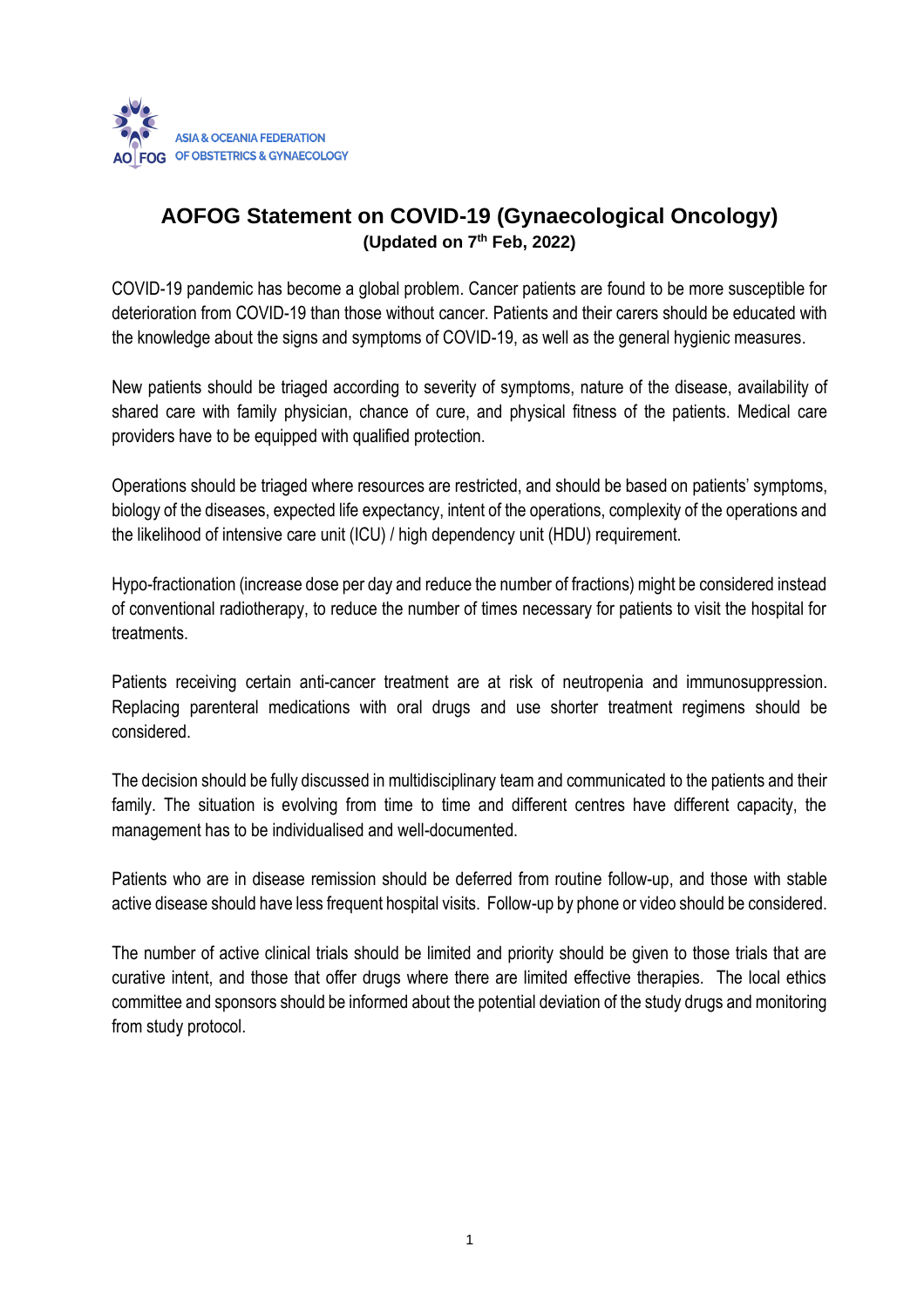## A summary of the management approach in gynaecologic cancers are as follow.

| <b>Diseases</b>                                    | <b>Alternative strategies</b>                                                                                                                                                                                                                                                                                                                                                                                                                                                                                                          |
|----------------------------------------------------|----------------------------------------------------------------------------------------------------------------------------------------------------------------------------------------------------------------------------------------------------------------------------------------------------------------------------------------------------------------------------------------------------------------------------------------------------------------------------------------------------------------------------------------|
| <b>Cervical cancer</b>                             |                                                                                                                                                                                                                                                                                                                                                                                                                                                                                                                                        |
| Early stage                                        | Defer those potentially long operations like radical hysterectomy till resources become available.                                                                                                                                                                                                                                                                                                                                                                                                                                     |
|                                                    | Neo-adjuvant chemotherapy can also be considered.                                                                                                                                                                                                                                                                                                                                                                                                                                                                                      |
| Locally advanced                                   | Consider hypo-fractionation.                                                                                                                                                                                                                                                                                                                                                                                                                                                                                                           |
| Recurrent                                          | Consider carboplatin / paclitaxel instead of cisplatin / paclitaxel.<br>Consider delaying non-curative treatment.                                                                                                                                                                                                                                                                                                                                                                                                                      |
| <b>Endometrial cancer</b>                          |                                                                                                                                                                                                                                                                                                                                                                                                                                                                                                                                        |
| Early-stage low risk                               | Defer operations for 1-2 months and use progestagen at the meantime.                                                                                                                                                                                                                                                                                                                                                                                                                                                                   |
| Early-stage high risk                              | Hold radiotherapy unless this is for curative intent.                                                                                                                                                                                                                                                                                                                                                                                                                                                                                  |
| Advanced stage                                     | Consider to use chemotherapy first instead of upfront surgery.<br>Hold radiotherapy unless this is for curative intent or severe symptoms like heavy bleeding.                                                                                                                                                                                                                                                                                                                                                                         |
| Recurrent                                          | Consider to use megestrol acetate, or megestrol acetate alternating with tamoxifen if<br>estrogen/progesterone receptors are positive.<br>Consider delaying non-curative treatment.                                                                                                                                                                                                                                                                                                                                                    |
| <b>Ovarian cancer</b>                              |                                                                                                                                                                                                                                                                                                                                                                                                                                                                                                                                        |
| Early-stage low risk                               | If restaging surgery is required, it should be deferred from 1-2 months.<br>Hold chemotherapy for controversial histology groups, such as stage 1c1 mucinous carcinoma.                                                                                                                                                                                                                                                                                                                                                                |
| Advanced stage                                     | Consider neoadjuvant chemotherapy instead of upfront surgery, and administer 6 cycles instead<br>of 3.<br>Choose 3-weekly carboplatin / paclitaxel instead of dose-dense therapy.<br>Reduce the use of HIPEC or intraperitoneal chemotherapy.<br>For those BRCA / HRD positive and platinum sensitive patients, consider to use oral PARPi<br>instead of bevacizumab for maintenance.<br>For those not eligible for PARPi, need to balance the benefit of bevacizumab and the need of<br>frequent hospital visit and risk of COVID-19. |
| Progressive /<br>Recurrent                         | For those BRCA / HRD positive and platinum sensitive patients, consider to use oral PARPi<br>instead of bevacizumab for maintenance.<br>For those not eligible for PARPi, need to balance the benefit of bevacizumab and the need of<br>frequent hospital visit and risk of COVID-19.<br>Consider delaying non-curative treatment.                                                                                                                                                                                                     |
| <b>Rare tumors</b>                                 |                                                                                                                                                                                                                                                                                                                                                                                                                                                                                                                                        |
| Uterine<br>leiomyosarcoma                          | Hold chemotherapy for stage I disease.<br>Choose doxorubicin, or oral aromatase inhibitors if estrogen receptor is positive, or pazopanib,<br>instead of combination chemotherapy                                                                                                                                                                                                                                                                                                                                                      |
| Gem cell tumor                                     | Hold bleomycin in dysgerminoma.                                                                                                                                                                                                                                                                                                                                                                                                                                                                                                        |
| Low grade serous CA                                | Consider aromatase inhibitor monotherapy instead of chemotherapy in advanced / recurrent                                                                                                                                                                                                                                                                                                                                                                                                                                               |
| ovary<br>Gestational<br>trophoblastic<br>neoplasia | patients.<br>Low risk: Consider pulse actinomycin-D instead of methotrexate.<br>High risk: Consider immunotherapy instead of combination chemotherapy.                                                                                                                                                                                                                                                                                                                                                                                 |
| Vulvar cancers                                     | Postpone treatment for a few weeks if a tumor is not progressing much in elderly patients.<br>Consider neoadjuvant chemo-irradiation in advanced diseases.                                                                                                                                                                                                                                                                                                                                                                             |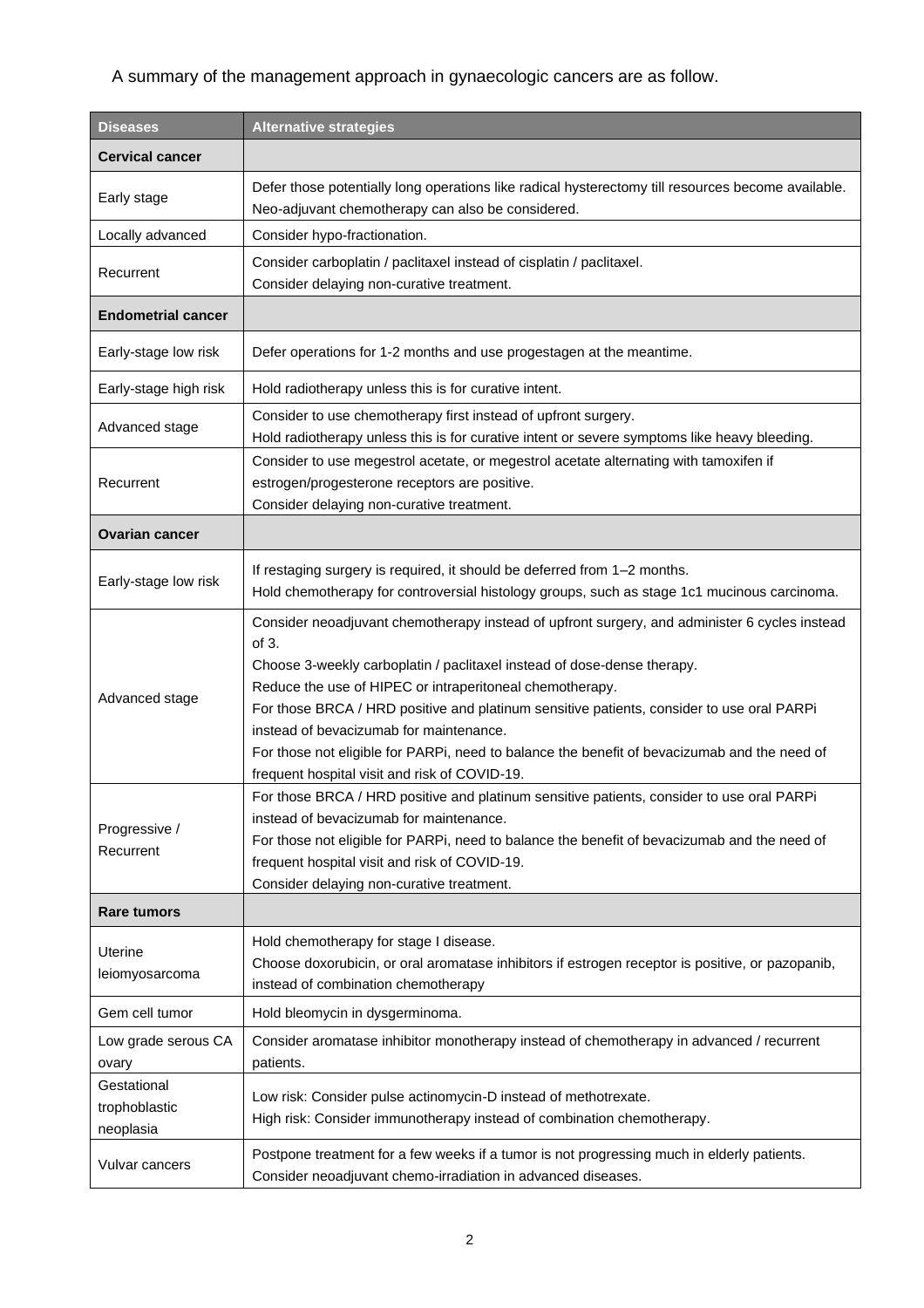Patients with cancer, especially those receiving treatment, are more vulnerable to COVID-19 and its complication due to the immunocompromised status. The European Society of Medical Oncology (ESMO) proposes RT-PCR SRAS-CoV-2 testing to all patients undergoing surgery, radiotherapy, chemotherapy or immunotherapy, ideally before each treatment / cycle. If the availability of RT-PCR SRAS-CoV-2 testing is limited, it should be considered in patients with symptoms suggestive of COVID-19 infection like fever, cough and sore throat.

Although cancer patients are generally excluded from COVID-19 vaccine clinical trials, recent data demonstrated that most vaccines were safe and effective in cancer patients. The ESMO and the National Comprehensive Cancer Network (NCCN) advocate COVID-19 vaccination in all cancer patients, except those who are undergoing stem cell transplantation or CAR T-cell therapy who should delay the vaccination after 3 months. The NCCN also suggests patients who have just had major surgery should delay the vaccination a few days to up to 2 weeks so that the clinicians can determine any complications like fever are due to surgery or vaccines.

Currently there is no strong evidence to recommend one vaccine over the others. Patients with cancer can achieve a clinically relevant seroconversion rate comparable to the general population after full COVID-19 vaccination [1, 2]. Nevertheless, the seroconversion rate appeared to be lower for those receiving cytotoxic chemotherapy [3]. The United States Centres for Disease Control and Prevention (CDC) recommends a 3<sup>rd</sup> dose of either the Pfizer / BioNTech or Moderna vaccine for people who are immunocompromised, who received cancer therapy within 1 year of their 1st dose of the COVID-19 vaccine, and who have newly diagnosed or recurrent cancer who will receive cancer therapy. And patients should get the 3<sup>rd</sup> dose as soon as 4 weeks after the 2<sup>nd</sup> dose. They should wear masks, avoid crowds and maintain good hygiene. Their carerers and close contacts should adopt the same preventive strategies.

Meta-analyses showed that COVID 19 infection did not have any interaction with surgery, immunotherapy and targeted therapy. There is no evidence that the use of immune checkpoint inhibitors can increase the risk or worsen the prognosis of COVID-19 infection [4, 5]. However, the interaction with chemotherapy is inconclusive [6-8]. The American Society of Clinical Oncology (ASCO) recommends initiating or resuming anti-cancer therapy once transmission-based precautions are no longer necessary, which the latter is based on the CDC recommendations. The United Kingdom National Institute for Health and Care Excellence also suggests treatment to be initiated or resumed after one negative SARS-Cov-2 test. Therefore, there is no need to routinely withhold or interrupt anti-cancer treatment.

## **Resources**

**American Society of Clinical Oncology** <https://www.asco.org/asco-coronavirus-information/care-individuals-cancer-during-covid-19>

#### **Asian Society of Gynecologic Oncology**

<http://www.asiansgo.org/News/News/view.asp?seq=32&pagec=1&find=&searchword=>

#### **British Gynaecological Cancer Society**

<https://www.bgcs.org.uk/public-information/covid-19/>

#### **European Society of Gynaecological Oncology**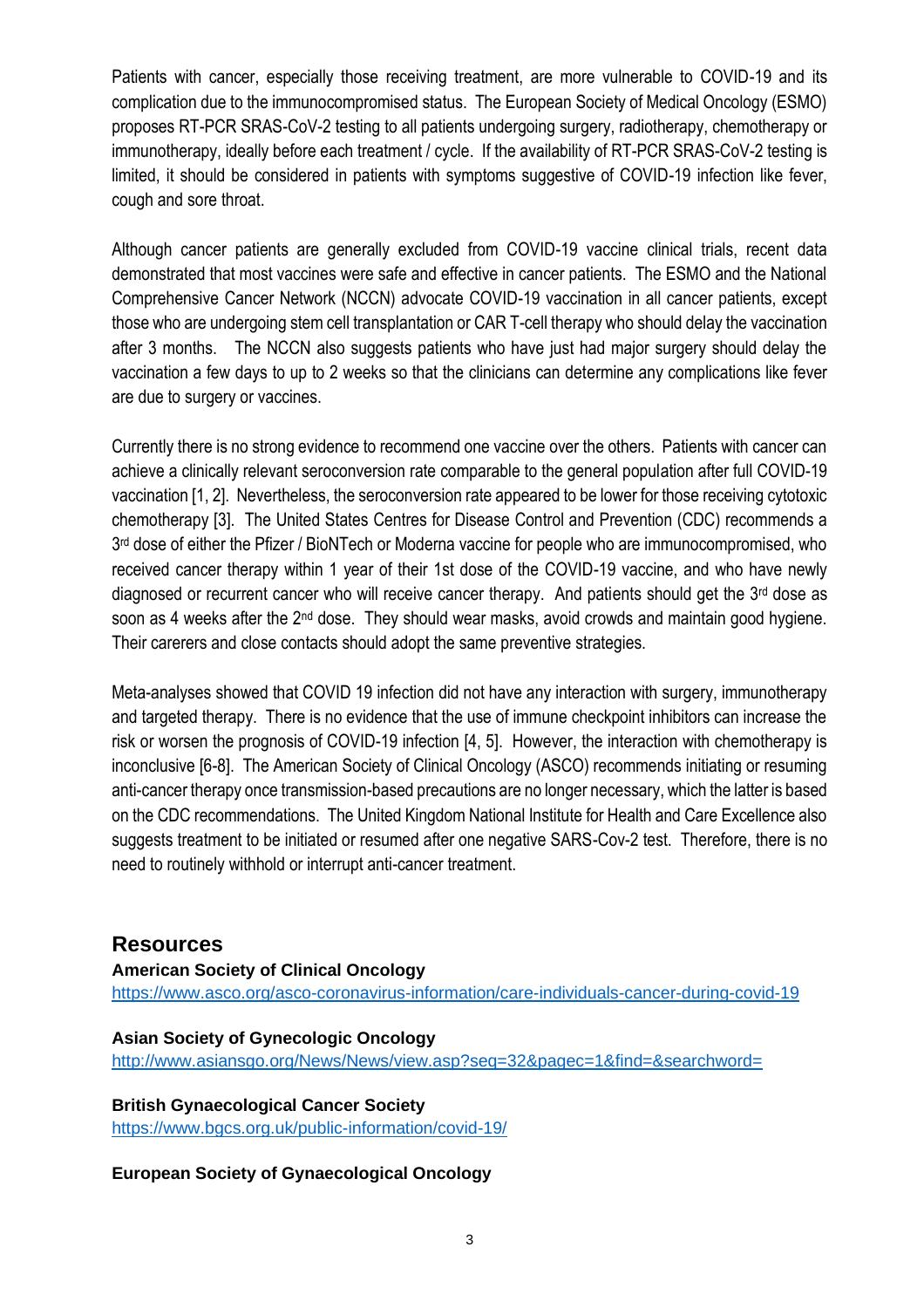<https://www.esgo.org/esgo-covid-19-communication/>

#### **European Society of Medical Oncology**

<https://www.esmo.org/for-patients/patient-guides/cancer-care-during-the-covid-19-pandemic>

[https://www.esmo.org/guidelines/cancer-patient-management-during-the-covid-19](https://www.esmo.org/guidelines/cancer-patient-management-during-the-covid-19-pandemic/gynaecological-malignancies-epithelial-ovarian-cancer-in-the-covid-19-era) [pandemic/gynaecological-malignancies-epithelial-ovarian-cancer-in-the-covid-19-era](https://www.esmo.org/guidelines/cancer-patient-management-during-the-covid-19-pandemic/gynaecological-malignancies-epithelial-ovarian-cancer-in-the-covid-19-era)

[https://www.esmo.org/guidelines/cancer-patient-management-during-the-covid-19](https://www.esmo.org/guidelines/cancer-patient-management-during-the-covid-19-pandemic/gynaecological-malignancies-endometrial-cancer-in-the-covid-19-era) [pandemic/gynaecological-malignancies-endometrial-cancer-in-the-covid-19-era](https://www.esmo.org/guidelines/cancer-patient-management-during-the-covid-19-pandemic/gynaecological-malignancies-endometrial-cancer-in-the-covid-19-era)

[https://www.esmo.org/guidelines/cancer-patient-management-during-the-covid-19](https://www.esmo.org/guidelines/cancer-patient-management-during-the-covid-19-pandemic/gynaecological-malignancies-cervical-cancer-in-the-covid-19-era) [pandemic/gynaecological-malignancies-cervical-cancer-in-the-covid-19-era](https://www.esmo.org/guidelines/cancer-patient-management-during-the-covid-19-pandemic/gynaecological-malignancies-cervical-cancer-in-the-covid-19-era)

[https://www.esmo.org/guidelines/cancer-patient-management-during-the-covid-19](https://www.esmo.org/guidelines/cancer-patient-management-during-the-covid-19-pandemic?page=1) [pandemic?page=1](https://www.esmo.org/guidelines/cancer-patient-management-during-the-covid-19-pandemic?page=1)

<https://www.esmo.org/covid-19-and-cancer/covid-19-vaccination>

#### **National College of French Gynecologists and Obstetricians**

<https://www.sciencedirect.com/science/article/pii/S2468784720300635>

#### **International Federation of Gynecology and Obstetrics**

<https://www.figo.org/covid-19-management-gynecological-cancers>

**International Gynecologic Cancer Society** <https://igcs.org/covid-19/>

#### **Society of Gynecologic Oncology**

[https://www.sgo.org/clinical-practice/management/covid-19-resources-for-health-care](https://www.sgo.org/clinical-practice/management/covid-19-resources-for-health-care-practitioners/)[practitioners/](https://www.sgo.org/clinical-practice/management/covid-19-resources-for-health-care-practitioners/)

## **Society of Gynecologic Oncology of Canada**

<http://g-o-c.org/publications/goc-position-statements/>

**National Comprehensive Cancer Network (NCCN)** <https://www.nccn.org/covid-19/>

## **References**

- 1. Oosting SF, van der Veldt AAM, GeurtsvanKessel CH, Fehrmann RSN, van Binnendijk RS, Dingemans AC, et al. mRNA-1273 COVID-19 vaccination in patients receiving chemotherapy, immunotherapy, or chemoimmunotherapy for solid tumours: a prospective, multicentre, noninferiority trial. Lancet Oncol. 2021;22:1681-91.
- 2. Fendler A, Shepherd STC, Au L, Wilkinson KA, Wu M, Byrne F, et al. Adaptive immunity and neutralizing antibodies against SARS-CoV-2 variants of concern following vaccination in patients with cancer: The CAPTURE study. Nat Cancer. 2021;2:1321-37.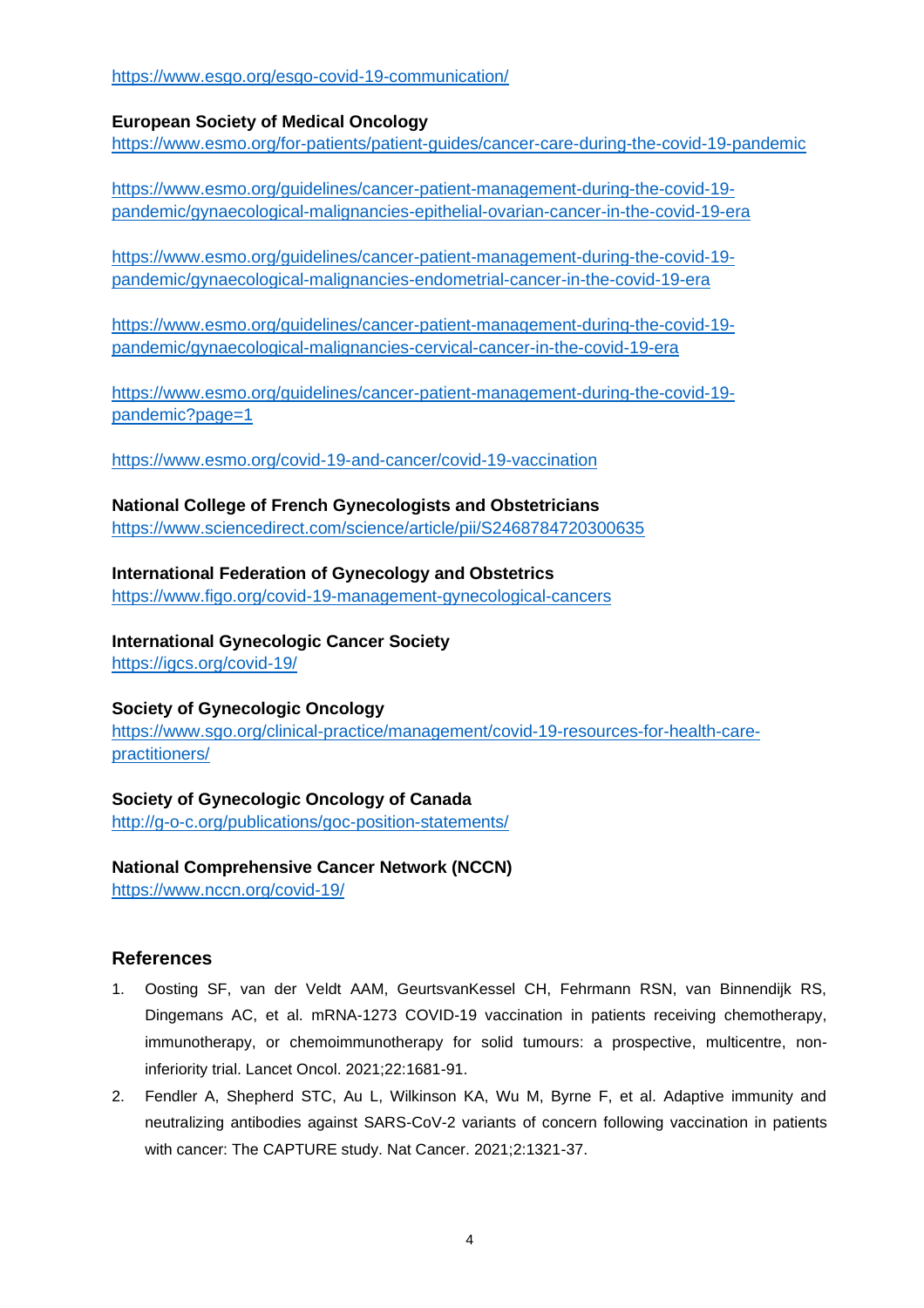- 3. Thakkar A, Gonzalez-Lugo JD, Goradia N, Gali R, Shapiro LC, Pradhan K, et al. Seroconversion rates following COVID-19 vaccination among patients with cancer. Cancer Cell. 2021;39:1081-90 e2.
- 4. Lazarus G, Budiman RA, Rinaldi I. Does immune checkpoint inhibitor increase the risks of poor outcomes in COVID-19-infected cancer patients? A systematic review and meta-analysis. Cancer Immunol Immunother. 2021.
- 5. Klebanov N, Pahalyants V, Murphy WS, Theodosakis N, Zubiri L, Klevens RM, et al. Risk of COVID-19 in Patients with Cancer Receiving Immune Checkpoint Inhibitors. Oncologist. 2021;26:e898-e901.
- 6. Zhang H, Han H, He T, Labbe KE, Hernandez AV, Chen H, et al. Clinical Characteristics and Outcomes of COVID-19-Infected Cancer Patients: A Systematic Review and Meta-Analysis. J Natl Cancer Inst. 2021;113:371-80.
- 7. Liu Y, Lu H, Wang W, Liu Q, Zhu C. Clinical risk factors for mortality in patients with cancer and COVID-19: a systematic review and meta-analysis of recent observational studies. Expert Rev Anticancer Ther. 2021;21:107-19.
- 8. Park R, Lee SA, Kim SY, de Melo AC, Kasi A. Association of active oncologic treatment and risk of death in cancer patients with COVID-19: a systematic review and meta-analysis of patient data. Acta Oncol. 2021;60:13-9.

# **COVID-19 vaccination and Cancer**

COVID -19 has had devastating effects on patients with cancer, with many missed diagnosis and delayed treatments due to health systems under pressure and at times patients themselves are reluctant to seek medical care.

Unfortunately, there have been second and third waves of the pandemic globally, but the glimmer of hope is the rollout of vaccinations in countries albeit at a lower rate than anticipated.

Women with cancer are at an increased risk of contracting COVID-19, at greater risk of infection and death than the general population. (1) Even though there is limited evidence of the use of COVID-19 vaccines in people with cancer, some guidelines should be available for clinicians based on the evidence at hand.

## Should women with cancer receive COVID-19 vaccine?

Yes. There is no real data on vaccine immunogenicity and efficacy specifically for oncology patients but because of the high risk of severe infection from COVID in this vulnerable group the benefits are thought to outweigh the uncertainty.

International consensus that patients with cancer should be prioritised for vaccination include

- European Society of Medical Oncology (ESMO) https://www.esmo.org/covid-19- and-cancer/covid-19-vaccination
- National Comprehensive Cancer Network (NCCN) https://www.nccn.org/covid- 19/pdf/COVID-19 Vaccination Guidance V1.0.pdf
- UK Chemotherapy Board https://b-s-h.org.uk/media/19241/clinician-faqs-and- guidance-oncovid19-vaccine-for-patients-receiving-sa\_.pdf
- American Society of Clinical Oncology (ASCO) https://www.asco.org/asco- coronavirusresources/covid-19-patient-care-information/covid-19-vaccine- patients-cancer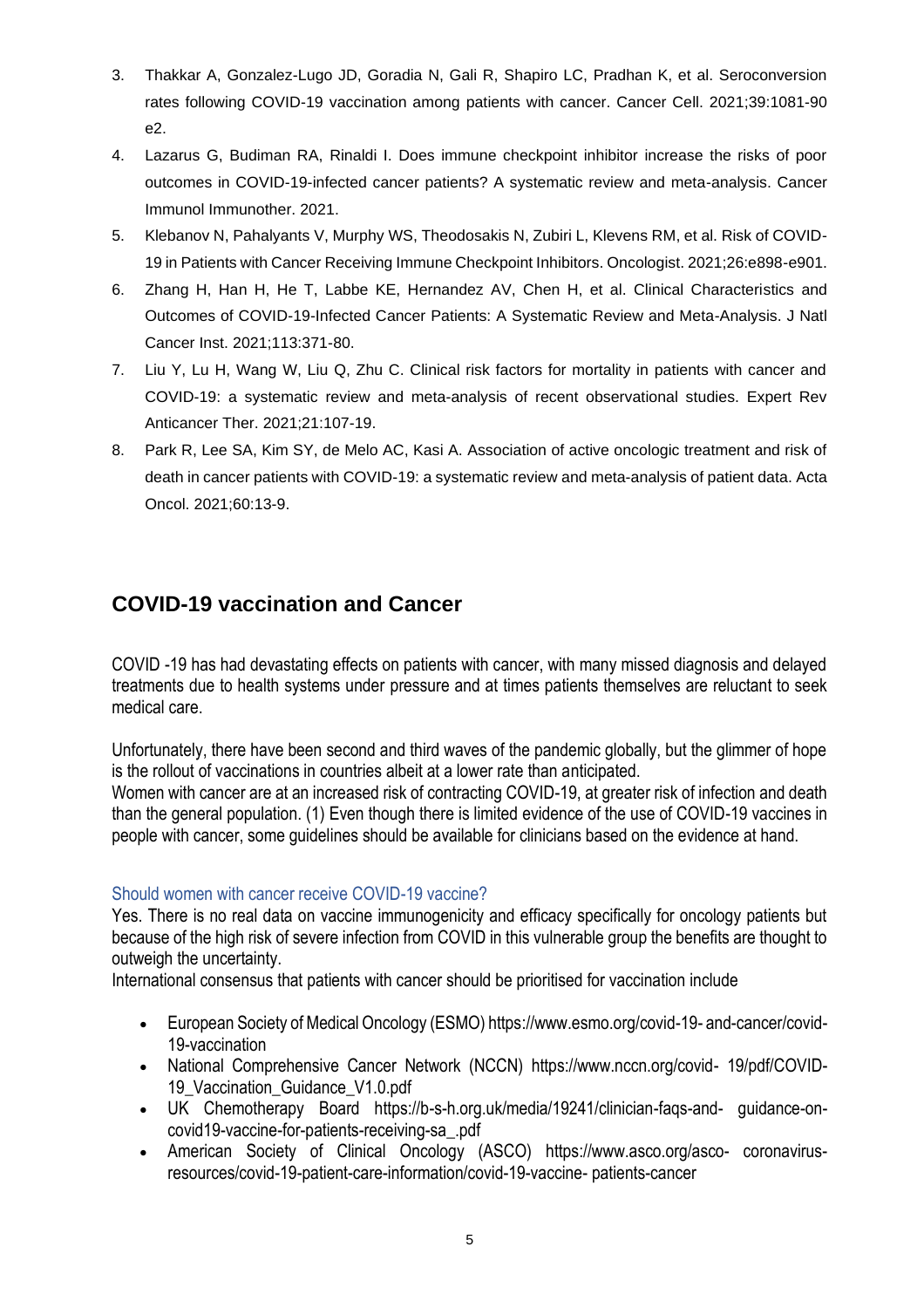Immunocompromised women might not mount a robust immune response compared to others so consideration should be given to the timing of vaccination.

### General Advice after Vaccination

- Encourage them to continue good infection prevention and control measures even after receiving the vaccine, including good hand hygiene and staying away from others who are unwell.
- Household and family members should be vaccinated when the vaccine is made available to them to reduce the risk of infection.

### Vaccination for those on chemotherapy

There is limited data on the optimal timing of vaccination in relation to chemotherapy (2) If it is possible then the vaccination should occur at the furthest point from the immunosuppressing effect of the chemotherapy during any given cycle.

- If possible, for patients planned for but not yet on chemotherapy, time first dose of vaccine to be at least 2 weeks prior to initiation of therapy, if that does not delay commencing therapy, to maximise time for seroconversion.
- If possible, for patients already on chemotherapy, time first dose of vaccine in between chemotherapy cycles, away from nadir.
- If possible, for patients completing chemotherapy, time first dose of vaccine to be given after therapy complete and nadir resolved

If the above is not possible then avoid giving the COVID-19 vaccine on the same day as chemotherapy, based on extrapolated information on efficacy rather than safety (3)

## Considerations for Cancer related surgery

Vaccinations have been used in many patients and has been shown to be low risk. There is no specific policy for the timing for vaccine efficacy for patients undergoing surgery though vaccine side effects could be confused from postoperative complications. Some patients may have fever and chills especially after the second dose. (4)

Major surgery should be separate from vaccination by a week.

Emergency surgery should not be delayed.

There are no head-to-head trials comparing the different vaccines so patients should be encouraged to accept what they are offered in their countries.

Given the risks of contracting COVID-19 at the time of surgery, ideally all patients should be offered vaccination prior to surgery,

## **References**

1.COVID-19 vaccination and cancer patients ,March 2021,Cancer control agency, NZ <https://teaho.govt.nz/static/reports/vaccine-information-for-cancer-clinicians-20210310.pdf>

2.Kamboj M, Hohl T, Vardhana S, et al. MSK COVID-19 VACCINE INTERIM GUIDELINES FOR CANCER PATIENTS. [https://www.asco.org/sites/new-www.asco.org/files/content-files/covid-19/2021-](https://www.asco.org/sites/new-www.asco.org/files/content-files/covid-19/2021-MSK-COVID19-VACCINE-GUIDELINES.pdf) [MSK-COVID19-VACCINE-GUIDELINES.pdf](https://www.asco.org/sites/new-www.asco.org/files/content-files/covid-19/2021-MSK-COVID19-VACCINE-GUIDELINES.pdf)